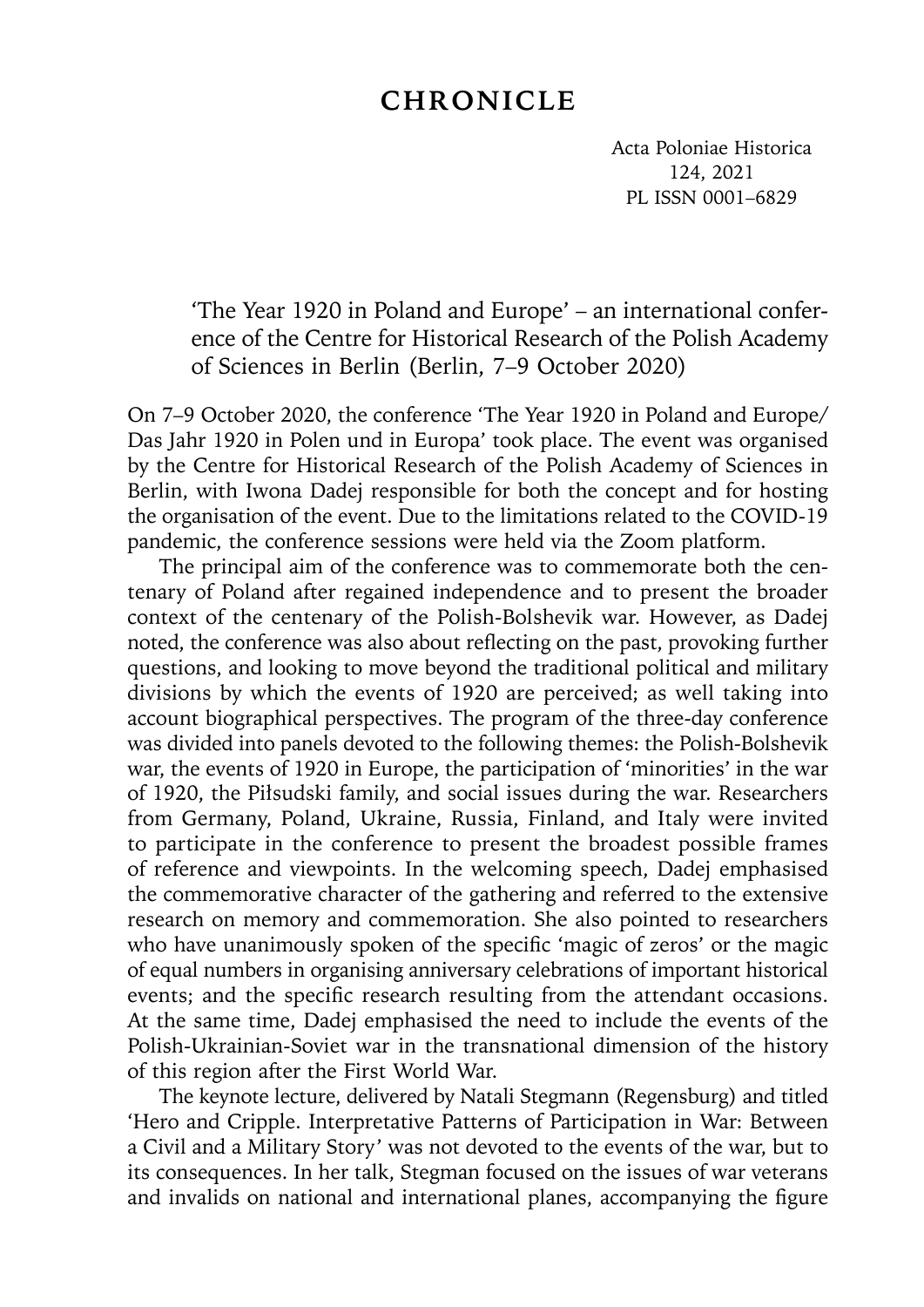of the soldier-winner. The first day of the conference ended with a talk by Karina Pryt (Frankfurt am Main), who discussed two silent films related to the subject of the Polish-Soviet war: 'Dla ciebie Polsko' [For you Poland] – (1920) and 'Cud nad Wisłą' [Miracle on the Vistula] – (1921), drawing attention to the topography of these two films on Warsaw's cinematic landscape of the early 1920s.

On the second day, the first panel presented papers that looked at the Polish-Soviet war as a forgotten event, i.e., a lost victory. The panel was opened by Jan Jacek Bruski (Cracow), who, in his talk on the alliance of Józef Piłsudski with Symen Petlura and Ukrainian involvement in the Polish- -Bolshevik war, drew attention to the political calculations of both sides, and the international context of the treaty. Bruski also discussed how Polish- -Ukrainian enmity influenced the course of the conflict. The next speaker was Stephan Lehnstaedt (Berlin), who presented an analysis of the reception of the conflict in Germany and the Soviet Union. Varying interpretations in terms of historians' perspectives regarding the conflict were presented by Andrzej Chwalba (Cracow).

The second panel, which was directly related to 1920 in Europe, was commenced by Ruth Nattermann (Rome), who looked at the dynamic changes in the position of the Italian women's movement in the face of the fascist regime consolidating in Italy. The perception of 1920 from the northern climes of Europe was presented by Tiina Kinnunen (Oulu), who also took an in-depth look at paramilitary women's organisations. Gennadii Korolyov (Kiev) presented historiographic interpretations of the myths about 'Polish imperialism' and the 'Bolshevism of the Ukrainian elites', and discussed the social situation in Ukraine in April–June 1920. In turn, the talk by Andrei Zamoiski (Wolfsburg) drew attention to the situation of Belarus during the war, including the plight of Belarusian peasants and the pogroms of the Jewish population.

The third panel was devoted to the roles played by ethnic minorities in the war of 1920, although the notion of 'minorities' was understood here in the broadest sense. Jakub Beneš (London) drew attention to the participation of peasant soldiers and Austro-Hungarian subjects in the war and revolutions of 1917–21. Anna Nowakowska-Wierzchoś (Warsaw) elaborated on the women's involvement in the hostilities, their experience of frontline service and life in military camps, and the issue of the formative and emancipatory nature of female military units. Christhardt Henschel (Warsaw) analysed the attitude of the Jewish community to the war, as well as the participation of Jewish soldiers in the fighting.

The fourth panel was devoted to the biographical perspective of the fate of the Piłsudski family. Heidi Hein-Kircher (Marburg) discussed the development of the cult of Józef Piłsudski in the Second Polish Republic. Adulation for 'the leader', 'the Chief', 'the Marshal of Poland', had its roots in 1917, mainly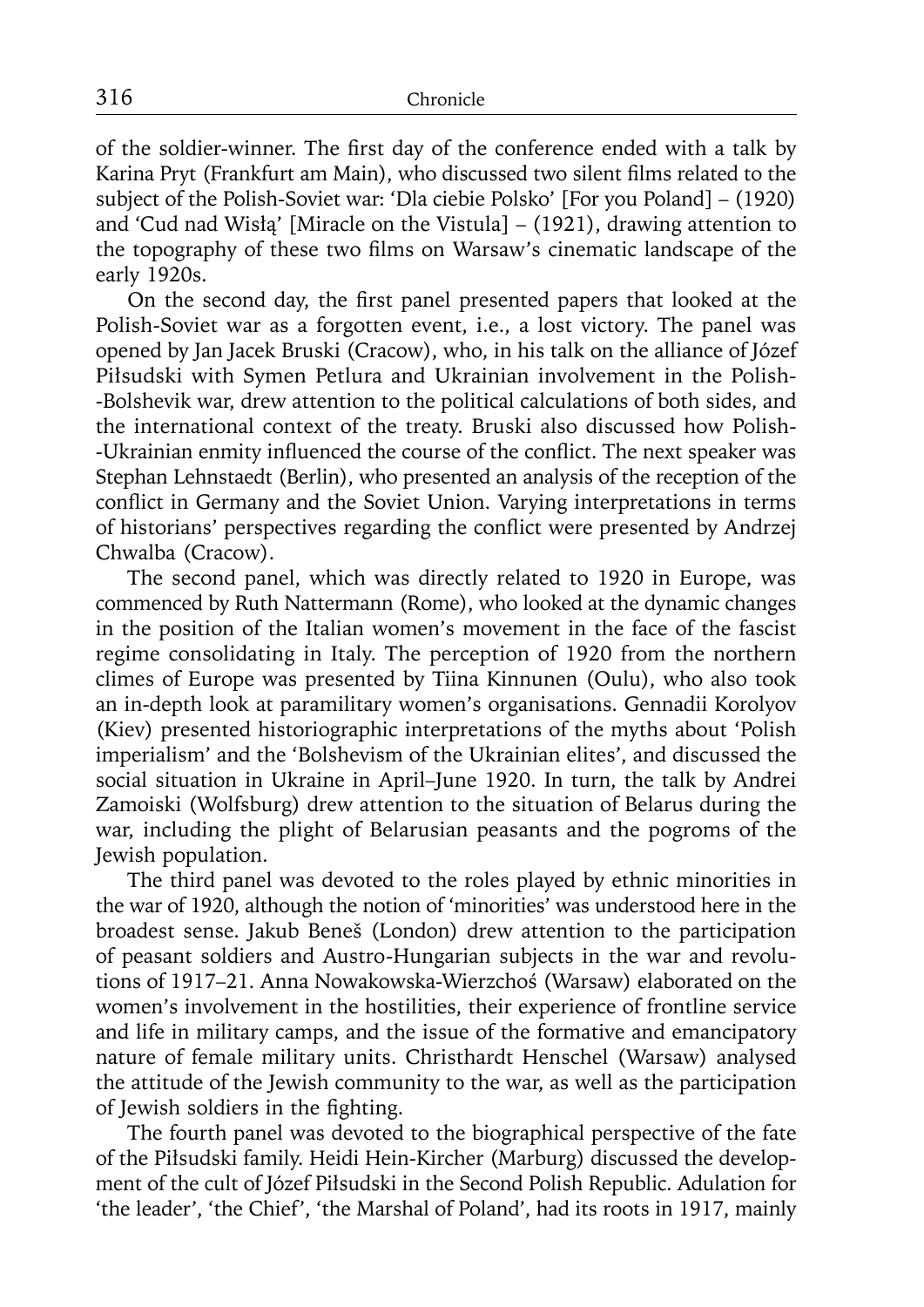among the ranks of legionnaires, but his victory in the Polish-Bolshevik war acted as a catalyst and would prove to be an important element in establishing the cult of leader that took place after the May coup of 1926. Joanna Dufrat (Wrocław) introduced the figure of Aleksandra Szczerbińska-Piłsudska and took a closer look at the contemporary interest in her legacy. According to Dufrat, she is constantly assessed in popular culture through the prism of Piłsudski's own activities, regardless of the fact that after 1920 Szczerbińska-Piłsudska did not perform any political functions. Dufrat also drew attention to the fact that we are still awaiting a critical biography of Piłsudski's wife, and that she remains best known through her memoirs, written in retrospect while in exile in London. Veronika Belyaeva-Saczuk (St Petersburg) recalled and discussed the figure of Bronisław Piłsudski - brother of Józef, who remained in the shadow of his elder brother, but whose contributions in field of ethnography concerning the peoples of Sakhalin and the Hokkaido islands paved the way for a reinvigoration of their threatened culture and way of life.

Panel five combined in its ruminations social, cultural and public health issues. Scarlet fever, dysentery, tuberculosis and typhus are usually lesser- -known 'actors' of conflicts. Katharina Kreuder-Sonnen (Vienna) spoke about the epidemics that decimated post-war Europe and how typhus contributed to the building of the foundations of Polish statehood. In her opinion, infections that quickly turned into an epidemic were perceived as a threat to the Polish state. This influenced the quality of epidemiological control, which became a central task of the Second Polish Republic. Kreuder-Sonnen also draws attention to the fact that the registers, kept separately for the Jewish population, were a part of the broader discourse of the 'other' in the Second Polish Republic. The consequences of the war, such as death, deportation and hunger, were discussed by Katarzyna Sierakowska (Warsaw), who put forward the thesis that the First World War, together with the Polish-Ukrainian, Polish-Bolshevik Wars and the Silesian Uprisings, ultimately influenced the condition and situation of Polish society. Maciej Górny (Warsaw) looked at the photographic materials documenting the atrocities committed by parties to the conflicts. The most often presented victims in the photos are women: humiliated, naked victims whose bodies, in almost pornographic detail, are exposed. However, as the researcher claims, these photographs were often linked to propaganda activities and deliberate manipulation, as well as containing hidden or subliminal messages. On the one hand, we have a presentation of the conflict, and on the other hand, we are presented with sexualised or even pornographic images.

The sixth panel dealt with topics related to the myths, places of commemoration and historical reconstructions of the war. The presentations began with a paper by Dietlind Hüchtker (Vienna) on the discourse surrounding the heroism and citizenship of women. In popular opinion, women carrying weapons are considered to be figures of fascination: they break accepted